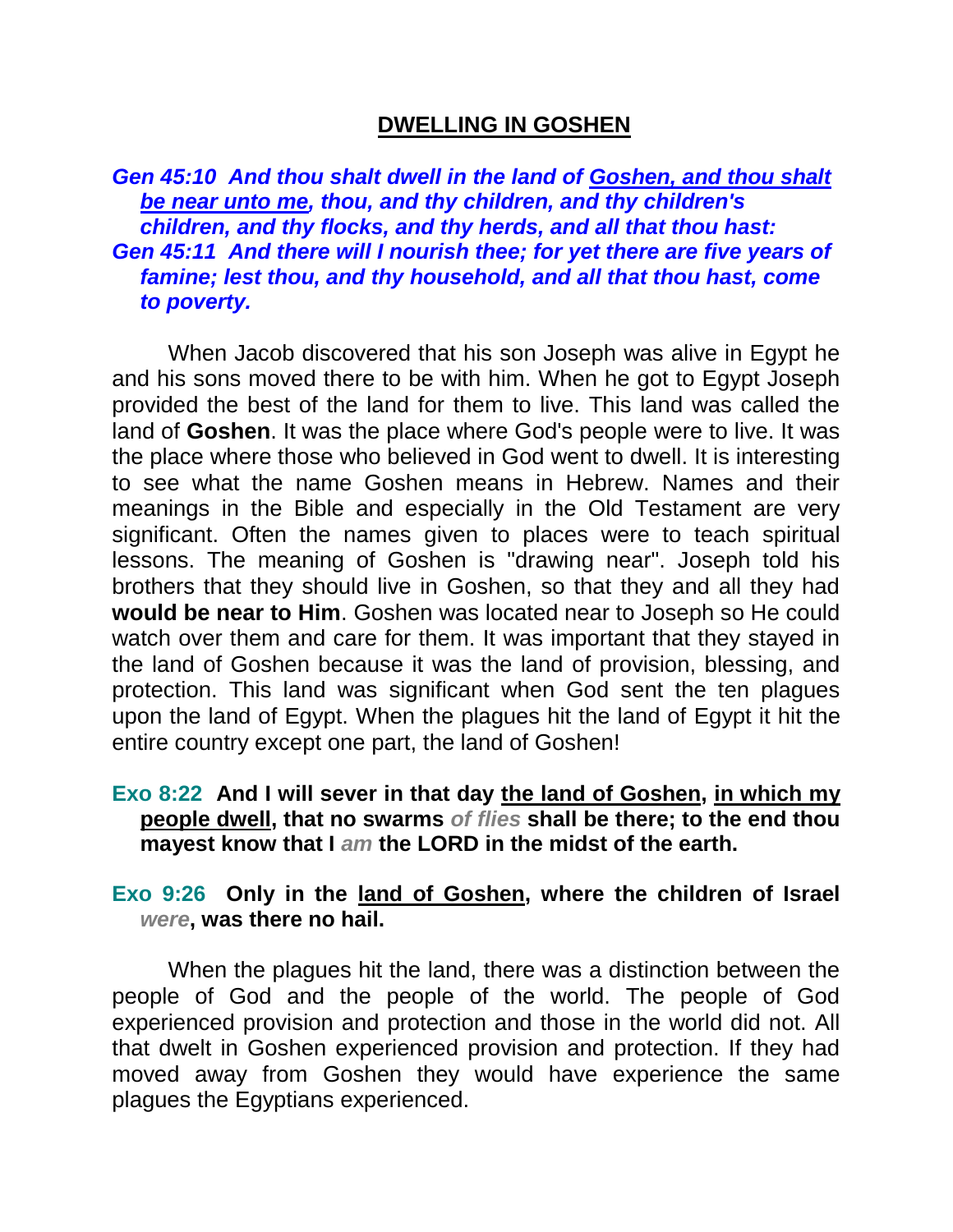Today we see plagues hitting our land. There is presently an economic plague in our land and many are unemployed and can't find work. There should be a distinction between God's people from those in the world. Believers should experience provision and protection. However, it seems like many believer's lives are not much different than the world and they are in the same boat. Why is this? It is because it is important that God's people live in the land of Goshen! The land of Goshen is the place of "drawing near". The land of Goshen is where our heavenly Joseph has told us to dwell. Joseph had told his brethren that they needed to live in Goshen lest they come to poverty. Today, it is important we dwell in Goshen lest we experience poverty. Goshen is living near to God and following His voice. Joseph is a type of Christ in the Old Testament. He was rejected of his brothers and he was thought dead. He went into the land of Egypt to save his brothers.

Living in the land of Goshen today is dwelling near to Christ. When we draw near to God we are in the land of Goshen. The New Testament teaches the importance of our drawing near to God.

#### **Jas 4:8 Draw near to God and He will draw near to you. Cleanse** *your* **hands,** *you* **sinners; and purify** *your* **hearts,** *you* **double-minded.**

Here we are told to draw near to God. Here we see an invitation to Goshen. In the previous verse we are told by James that we are to submit to God and then resist the devil and He would flee. How do we submit to God? The first step is drawing near to God! When we draw near to God, then God draws near to us. Is there any wonder then why the devil flees from us in terror! It is because He sees God standing near us! How are we to draw near to God or come into the land of Goshen? Let's look at another verse that tells us.

### **Heb 10:22 let us draw near with a true heart in full assurance of faith, having our hearts sprinkled from an evil conscience and our bodies washed with pure water.**

We are to **draw near** in full assurance of **FAITH**. Anything we are called to do in the New Testament is to be done by faith in God's grace. God's grace is what God has already done or provided for us because of the finished work of Christ on our behalf. We are to draw near in faith.